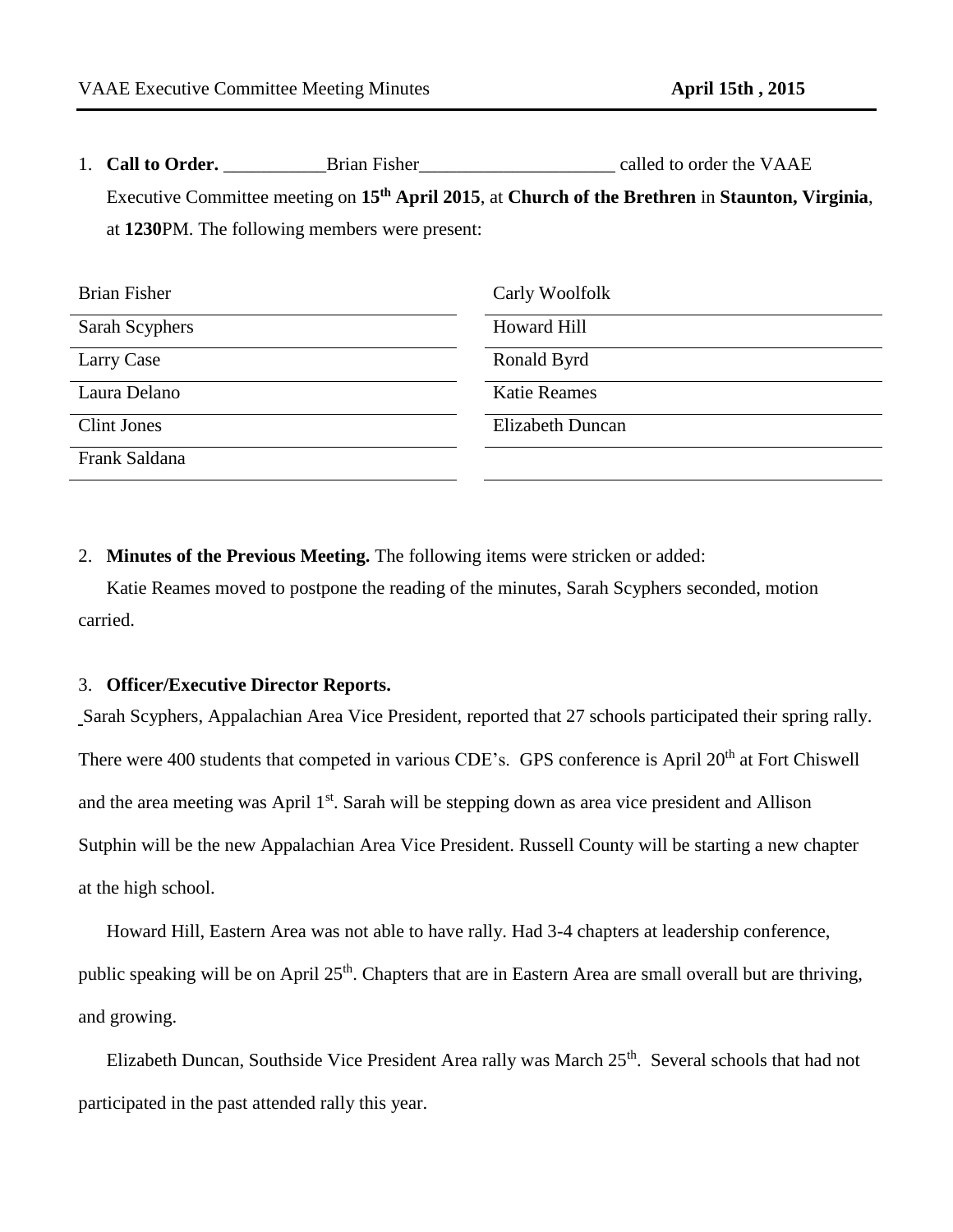Central Area update, given by Laura Delano. Area rally and conference/ GPS will be April 21<sup>st</sup> at the Washington Carver Piedmont Technical Center in Culpeper.

Northern Area, Laura Kennedy will be leaving Virginia and her office will be filled at summer conference. The Northern Area rally is set for April 20<sup>th</sup>. There will be a new event held this year, a Career Fair for the area, sponsored by Agribusiness Council.

## 4. **Committee Reports.**

Ron Byrd delivered the Treasurers Report. Current balance is \$17,604.46 Current membership in VAAE is 162 active members.

## 5. **New Business.**

Ron Byrd reported that there has been an in increase in the bank draft fees for membership dues. The motion was made by Katie Reames to increase the service charges to compensate for the increase in fees. For the bank draft option #1 will include a \$25.00 per month bank draft over 12 months for a total of \$300. With this option you pay \$100 to NAAE VAAAE, \$20 VACTE \$80.00 ACTE, an increase of \$7 to \$92 to the FFA Foundation, and an \$8 service charge for a total of \$300. Option 3.B will include a \$15 per month bank draft over twelve months totaling \$180.00. NAAE-VAAE -\$100, VACTE-\$20.00, VA FFA Foundation-\$52.00 and \$8 service charge. Option C. \$132.00 NAAE-VAAE-\$100 VA FFA Foundation \$24 and \$8 service charge. Seconded by Sarah Scyphers. Motion Carried.

Katie Reames moved that Ron Byrd receive the Lifetime Achievement award, Seconded by Howard Hill. Motion Passed.

Sarah Scyphers moved that Katie Frazier receive the Outstanding Service award, Elizabeth Duncan seconded, motion passed.

Katie Reames, VACTE Rep. and President-Elect, reported that the VACTE Leadership Seminar was a great experience for VAAE to meet with legislators and discuss issues concerning agriculture education. Jaclyn Ryan-Roller was recognized as being the Virginia Teacher of the Year, Jessica Jones was